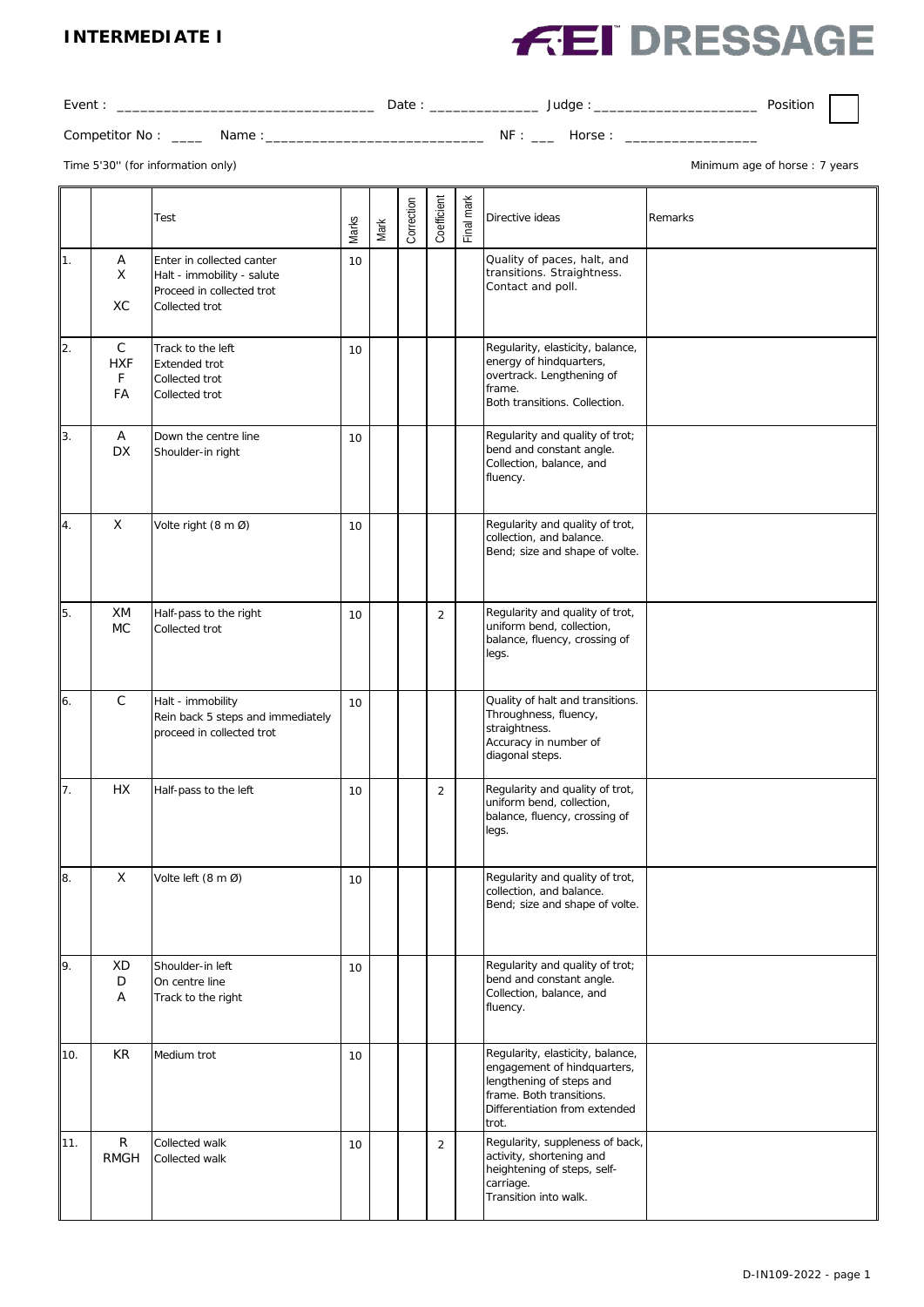## **INTERMEDIATE I**



|     |                          | Test                                                                                                                                                                                                                                   | Marks | Mark | Correction | Coefficient    | Final mark | Directive ideas                                                                                                                                     | Remarks |  |  |  |  |
|-----|--------------------------|----------------------------------------------------------------------------------------------------------------------------------------------------------------------------------------------------------------------------------------|-------|------|------------|----------------|------------|-----------------------------------------------------------------------------------------------------------------------------------------------------|---------|--|--|--|--|
| 12. | HB(P)                    | Extended walk                                                                                                                                                                                                                          | 10    |      |            | $\overline{2}$ |            | Regularity, suppleness of back,<br>activity, overtrack, freedom of<br>shoulder, stretching to the bit.                                              |         |  |  |  |  |
| 13. | Before P<br>P<br>PFA     | Collected walk<br>Proceed in collected canter right<br>Collected canter                                                                                                                                                                | 10    |      |            |                |            | Precise execution and fluency<br>of transitions.<br>Quality of canter.                                                                              |         |  |  |  |  |
| 14. | Α<br>G<br>C              | Down the centre line<br>Between D & G 3 half-passes 5 m to either side of<br>the centre line with flying change of<br>leg at each change of direction<br>starting and ending to the right<br>Flying change of leg<br>Track to the left | 10    |      |            | $\overline{2}$ |            | Quality of canter.<br>Uniform bend, collection,<br>balance, fluency from side to<br>side.<br>Symmetrical execution.<br>Quality of flying changes.   |         |  |  |  |  |
| 15. | <b>HXF</b>               | Extended canter                                                                                                                                                                                                                        | 10    |      |            |                |            | Quality of canter, impulsion,<br>lengthening of strides and<br>frame. Balance, uphill<br>tendency, straightness.                                    |         |  |  |  |  |
| 16. | F<br><b>FAK</b>          | Collected canter and flying change<br>of leg<br>Collected canter                                                                                                                                                                       | 10    |      |            |                |            | Quality of flying change on<br>diagonal.<br>Precise, smooth execution of<br>transition. Collection.                                                 |         |  |  |  |  |
| 17. | <b>KXM</b><br><b>MCH</b> | On the diagonal 5 flying changes of<br>leg every 3rd stride<br>Collected canter                                                                                                                                                        | 10    |      |            |                |            | Correctness, balance,<br>fluency, uphill tendency,<br>straightness.<br>Quality of canter before and<br>after.                                       |         |  |  |  |  |
| 18. | H(B)<br>$\mathbf{I}$     | On the diagonal<br>Pirouette to the left                                                                                                                                                                                               | 10    |      |            | $\overline{2}$ |            | Collection, self-carriage,<br>balance, size, flexion, and<br>bend. Correct number of<br>strides $(6-8)$ .<br>Quality of canter before and<br>after. |         |  |  |  |  |
| 19. | В                        | Flying change of leg<br>Before & after B Collected canter                                                                                                                                                                              | 10    |      |            |                |            | Correctness, balance, fluency,<br>uphill tendency, straightness of<br>flying change.                                                                |         |  |  |  |  |
| 20. | B(K)<br>L                | On the diagonal<br>Pirouette to the right                                                                                                                                                                                              | 10    |      |            | $\overline{2}$ |            | Collection, self-carriage,<br>balance, size, flexion, and<br>bend. Correct number of<br>strides (6-8).<br>Quality of canter before and<br>after.    |         |  |  |  |  |
| 21. | K<br><b>KAF</b>          | Flying change of leg<br>Collected canter                                                                                                                                                                                               | 10    |      |            |                |            | Correctness, balance, fluency,<br>uphill tendency, straightness of<br>flying change.<br>Quality of canter.                                          |         |  |  |  |  |
| 22. | <b>FXH</b><br>HC         | On the diagonal 7 flying changes of<br>leg every 2 <sup>nd</sup> stride<br>Collected canter                                                                                                                                            | 10    |      |            |                |            | Correctness, balance, fluency,<br>uphill tendency, straightness.<br>Quality of canter before and<br>after.                                          |         |  |  |  |  |
| 23. | $\mathsf C$<br>CM        | Collected trot<br>Collected trot                                                                                                                                                                                                       | 10    |      |            |                |            | Fluency; precise, smooth<br>execution of transition.<br>Collection.                                                                                 |         |  |  |  |  |